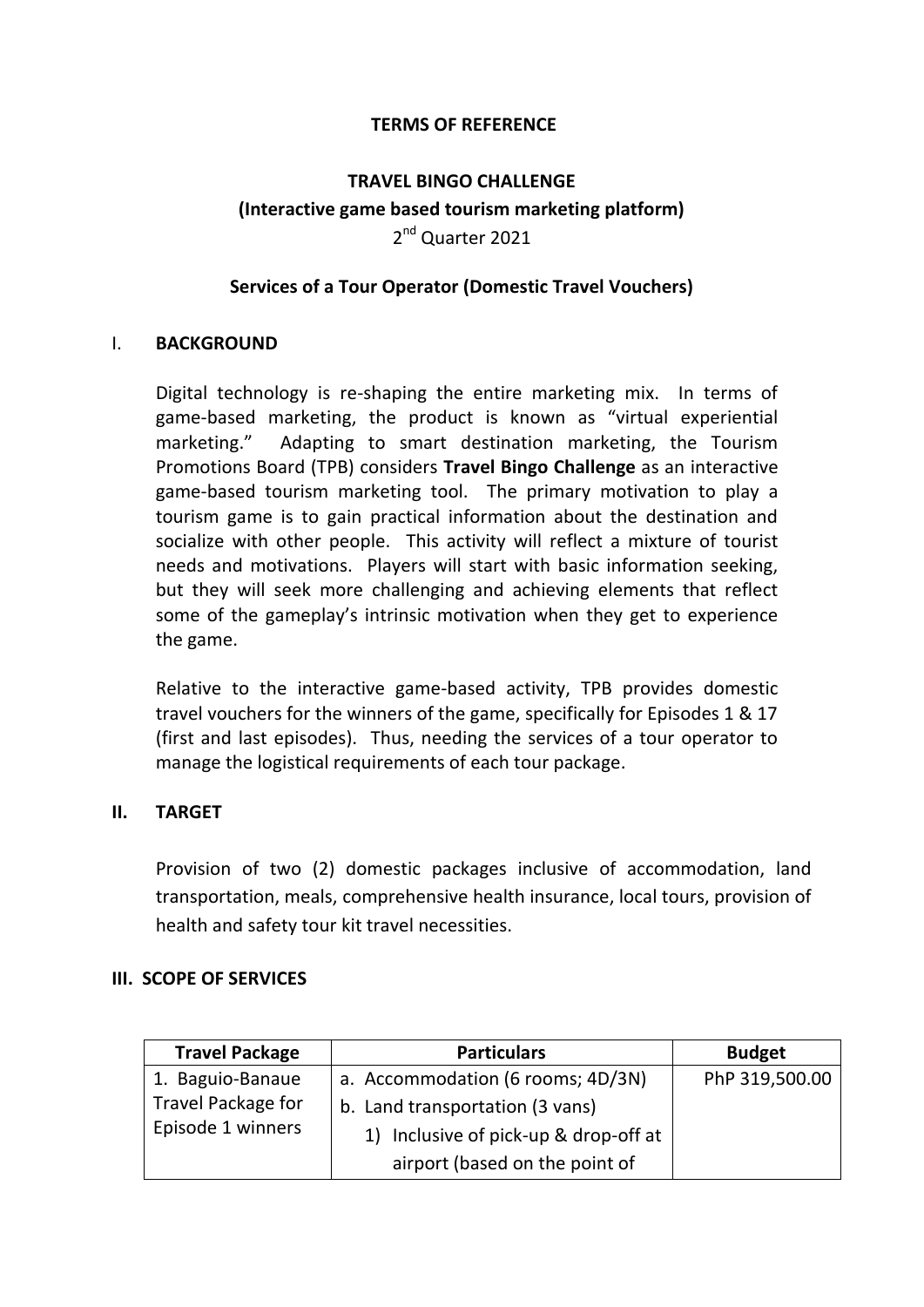|                                                                        | origin of the winning player)<br>2) Maximum use of 5 days<br>c. Meals<br>1) Incentivized daily lunch, dinner,<br>AM and PM snacks within the<br>duration of the Tour (4days)<br>d. Comprehensive health insurance<br>e. Farm/Culinary/Museum local tour<br>Provision of health & safety tour kit                                                                                                                                                                                                                                                                                                   |            |
|------------------------------------------------------------------------|----------------------------------------------------------------------------------------------------------------------------------------------------------------------------------------------------------------------------------------------------------------------------------------------------------------------------------------------------------------------------------------------------------------------------------------------------------------------------------------------------------------------------------------------------------------------------------------------------|------------|
|                                                                        | travel necessities<br>Note:                                                                                                                                                                                                                                                                                                                                                                                                                                                                                                                                                                        |            |
|                                                                        | Service provider will be paid once they<br>release the Tour voucher approved by<br><b>Tourism Promotions Board.</b>                                                                                                                                                                                                                                                                                                                                                                                                                                                                                |            |
|                                                                        | Tour is valid within 2021.                                                                                                                                                                                                                                                                                                                                                                                                                                                                                                                                                                         |            |
| 2. Baguio-Banaue<br><b>Travel Package</b><br>for Episode 17<br>winners | a. Accommodation (6 rooms; 4D/3N)<br>b. Land transportation (3 vans)<br>3) Inclusive of pick-up & drop-off at<br>airport (based on the origin of<br>destination of the winning<br>player)<br>4) Maximum use of 5 days<br>2) Incentivized Meals Daily lunch,<br>dinner, AM and PM snacks<br>c. Comprehensive health insurance<br>d. Farm/Culinary/Museum local tour<br>e. Provision of health & safety tour kit<br>travel necessities<br>Note:<br>Service provider will be paid once they<br>release the Tour voucher approved by<br><b>Tourism Promotions Board.</b><br>Tour is valid within 2021. | 329,500.00 |